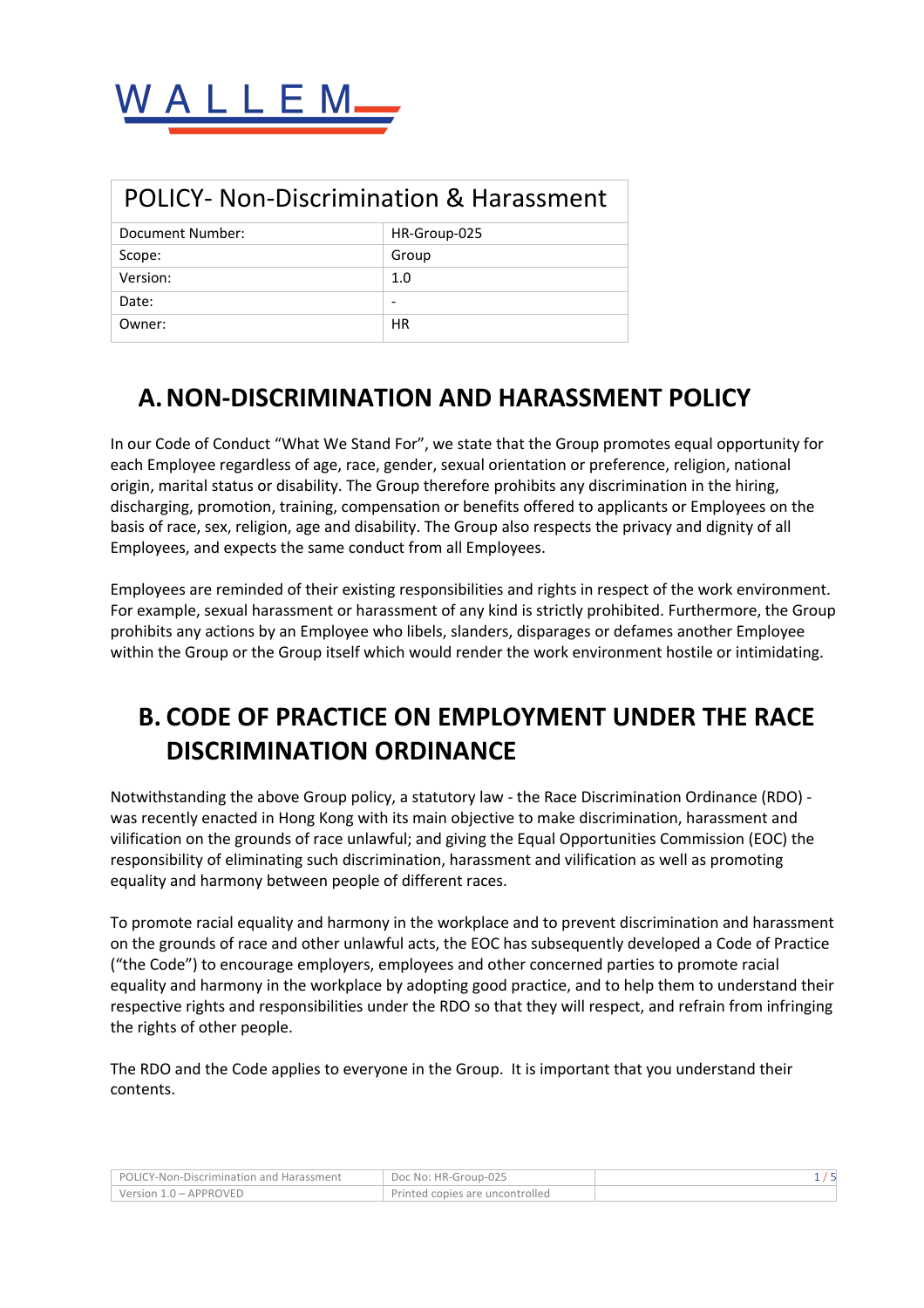Set out below are extracts of the principles and concepts of how the RDO may be applied in the employment field and some relevant examples of good practice to be adopted in the workplace for promoting non-racial discrimination and harassment.

#### B.1 WHAT IS MEANT BY "RACE" UNDER THE RDO

The RDO provides that "race" means a person's race, colour, descent, national or ethnic origin. A racial group is a group of persons defined by reference to these characteristics.

#### B.2. SCOPE OF THE RDO

The RDO has application to the field of employment, which includes employment as well as other occupational relationships and matters. The RDO defines "employment" as a contract of service or apprenticeship, or a contract to personally do any work. This definition of employment is wider than under the common law or labour legislation. Individuals who are not employees under the common law or labour legislation are protected from discrimination and harassment under the RDO if they fall within the RDO definition of employment.

The RDO applies to all employment situations, unless the employee works wholly or mainly outside Hong Kong, or works wholly outside Hong Kong on a Hong Kong registered ship or aircraft.

The RDO also applies to individuals who are contract workers, either employed by a contractor or a subcontractor of a principal.

#### B.3 TYPES OF DISCRIMINATION UNDER THE RDO

- B.3.1 Direct discrimination: This occurs when person A belonging to one racial group is treated less favourably than person B belonging to a different racial group on the grounds of person A's race when person A and person B are in the same or materially similar situation.
- B.3.2 Indirect discrimination: This occurs when a person applies an apparently non discriminatory requirement or condition on everyone of all racial groups, but:
	- (a) Only a considerably smaller proportion of persons from a particular racial group can meet the requirement or condition than the proportion of persons not from that racial group;
	- (b) The person applying the requirement or condition cannot show the requirement or condition to be justified on non-racial grounds;
	- (c) The requirement or condition is to the detriment of a person of that particular racial group because he or she cannot meet it.

Nevertheless, the RDO provides that a requirement or condition is justifiable if it serves a legitimate objective and bears a rational and proportionate connection to the objectives. To determine whether a requirement or condition is justifiable, each case has to be considered on its own merits, considering any discriminatory

| POLICY-Non-Discrimination and Harassment | Doc No: HR-Group-025            |  |
|------------------------------------------|---------------------------------|--|
| Version 1.0 – APPROVED                   | Printed copies are uncontrolled |  |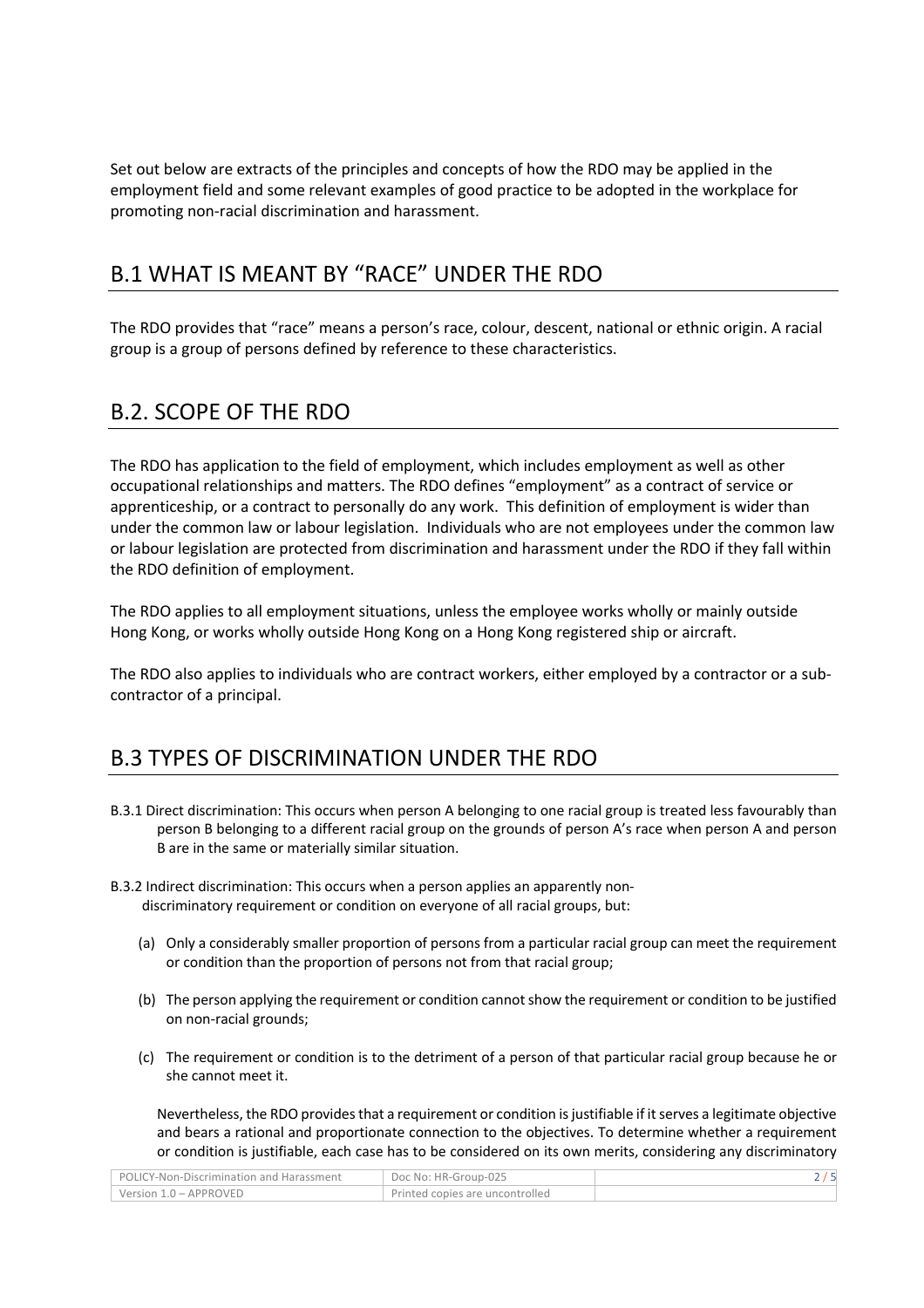effects against any significant degree of increased cost, decreased efficiency, or serious safety problem in accommodating individuals from particular racial groups.

- B.3.3. Discrimination on the grounds of near relative's race. A "near relative" means a person's spouse, parent or child (including born out of wedlock, adopted or step child), grandparent or grandchild, sibling and in-laws.
- B.3.4. Discrimination by way of victimization. This happens if a person is treated less favourably than other persons by reason that this person has done or intends to do, or is suspected to have done or intends (a) to bring proceedings under the RDO; (b) to give information or evidence in connection with proceedings under the RDO; (c) to do anything under or by reference to the RDO; (d) to allege that a person has contravened the RDO except where the allegation is false and not made in good faith.

### B.4. WHAT IS NOT REGARDED AS AN ACT DONE ON THE GROUNDS OF RACE UNDER THE RDO

The RDO provides that acts done on the grounds of the following matters do not constitute requirements or conditions within the definition of indirect discrimination:

- (a) Whether or not a person is an indigenous villager;
- (b) Whether or not a person is a permanent resident, or has the right of abode or right to land, or is subject to any restriction or condition of stay, or has permission to land and remain in Hong Kong;
- (c) How long is a person's length of residency in Hong Kong;
- (d) Whether or not a person has a particular nationality and citizenship.

#### B.5 ACTS ALLOWED UNDER THE RDO

- (a) Employment may be declined on the grounds of race because Genuine Occupational Qualification applies to that particular job.
- (b) Training for skills to be used outside Hong Kong for the benefit of a person employed in Hong Kong but who is not ordinarily resident in Hong Kong.
- (c) A person is recruited or transferred from outside Hong Kong to work in Hong Kong where the work requires special skills, knowledge or experience which is not readily available in Hong Kong.
- (d) Existing local and overseas terms of employment.
- (e) Positive action to be taken to assist racial groups who have been disadvantaged in the past.

#### B.6 RIGHTS AND RESPONSIBILITIES OF EMPLOYEES

All employees have responsibilities as well as rights in respect of the work environment that is created. Racial harassment, particularly in its less severe forms, can be part of the usual code of behavior in a workplace.

| POLICY-Non-Discrimination and Harassment | Doc No: HR-Group-025            |  |
|------------------------------------------|---------------------------------|--|
| Version 1.0 - APPROVED                   | Printed copies are uncontrolled |  |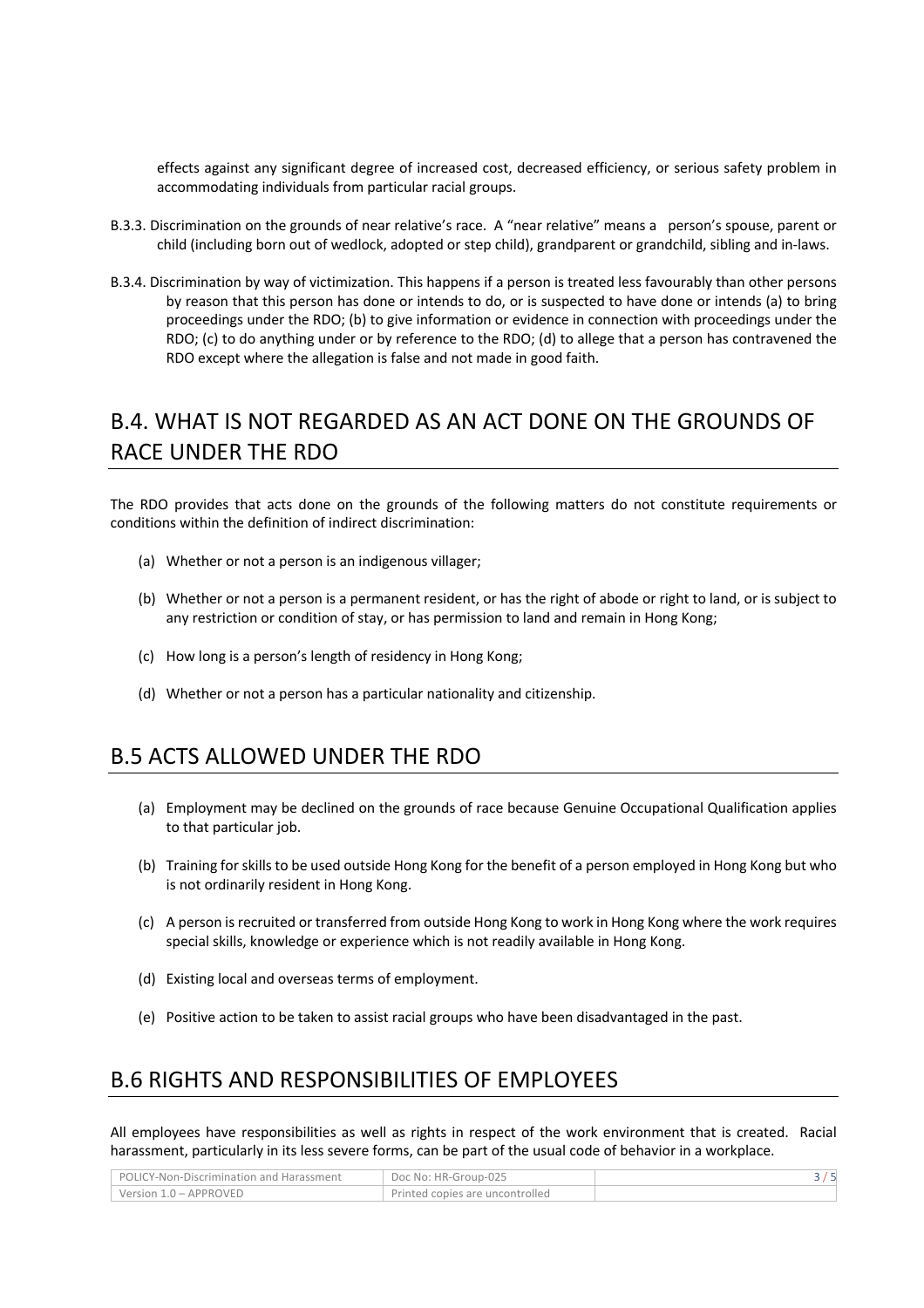Employees must not take part in, or encourage, condone or gossip about cases of harassment or bullying. Examples of unacceptable conduct include:

- (a) Racially derogatory remarks or insults, for example, name calling of persons of certain racial groups;
- (b) Display of graffiti or slogans or other objects offensive to certain racial groups;
- (c) Racist jokes, banter, ridicule or taunts; for example, laughing at the accent or habits of people belonging to certain racial groups;
- (d) Ostracize people on the grounds that they belong to certain racial groups;
- (e) Using a disparaging or offensive tone when communicating with persons on the grounds that they belong to certain racial groups;
- (f) Imposing excessive workloads or unrealistic performance targets on persons on the grounds of their race, colour, descent, national or ethnic origins;
- (g) Unnecessarily picking on persons from particular racial groups.

An employee may be personally liable for acts committed by him/her in the course of his/her employment.

#### B.7 RECOMMENDATION TO EMPLOYEES

Employees are recommended to:

- (a) Observe the requirement of the RDO and follow the recommendation of the Code;
- (b) Become familiar with and follow the Group's Non-discrimination and Harassment Policy;
- (c) Respect the racial identity of fellow employees and refrain from infringing their rights to work free of discrimination and harassment on the grounds of race;
- (d) Cooperate with measures taken by the management to promote equal opportunities and prevent discrimination, harassment and vilification on the grounds of race;
- (e) Take part in training related to equal opportunities.

### **C. COMPLIANCE WITH THE POLICY AND THE CODE**

This Policy and the Code should be read in the light of and subject to the RDO. It should be read as a whole and in the spirit of promoting racial equality. If there is any doubt regarding the application or interpretation of this Policy, employees may choose to direct their questions to the Group Human Resources Department or their manager / directors for clarification. Otherwise, employees at all times have the option of seeking external assistance, such as lodging a compliant with the EOC or bringing legal proceedings in the District Court.

| POLICY-Non-Discrimination and Harassment | Doc No: HR-Group-025            |  |
|------------------------------------------|---------------------------------|--|
| Version 1.0 – APPROVED                   | Printed copies are uncontrolled |  |